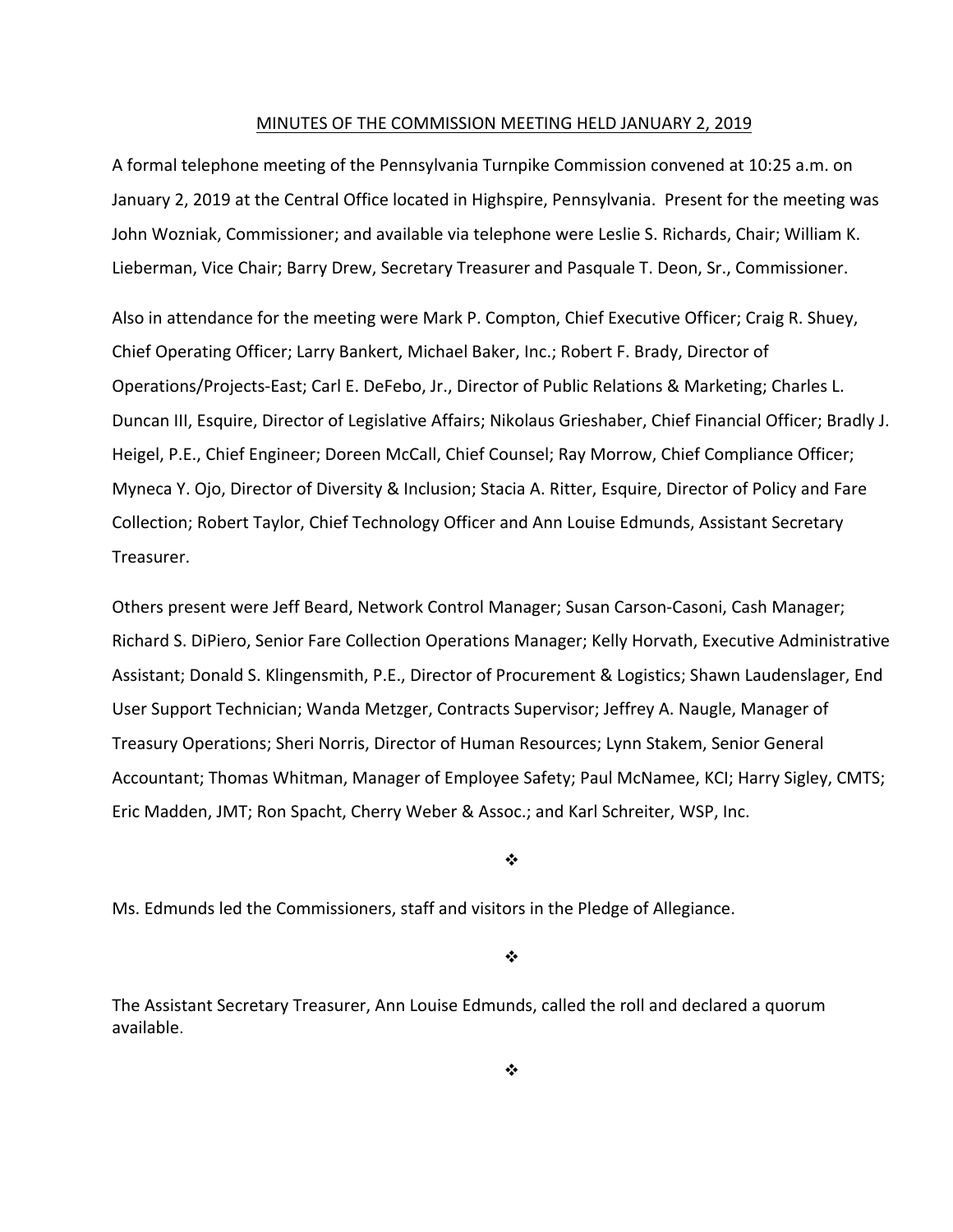# MINUTES OF THE MEETING‐JANUARY 2, 2019 **2** | Page

#### SUNSHINE ANNOUNCEMENT

The Commissioners met in Executive Session prior to today's Formal Agenda Session to consider matters of Personnel, which included a reclassification, promotion, new hires and vacancies.

The Commissioners also engaged in non‐deliberative, informational discussions regarding various actions and matters, which have been approved at previous public meetings.

 $\bullet^{\bullet}_{\bullet} \bullet$ 

# PUBLIC COMMENT

Ms. Edmunds: The public is welcome to address the Commission regarding items listed on the Agenda or other items not listed on the Agenda that are within the Commission's authority or control.

In order to conduct an orderly and effective meeting, all persons wishing to address the Commission should have signed in a requested time to speak. If you have not done so, you are invited to do so at this time.

There were no requests to address the Commission.

# MINUTES OF THE MEETING

Motion-That the Minutes of the meeting held December 17, 2018 be approved and filed as submitted was made by Commissioner Wozniak, seconded by Commissioner Deon, and passed unanimously.

#### $\frac{1}{2}$

#### COMMUNICATIONS

Motion‐That the Commission approves the memo received from the Chief Counsel ‐was made by Commissioner Wozniak, seconded by Commissioner Deon, and passed unanimously.

#### ❖

#### PERSONNEL

Motion‐That the Commission approves the Personnel as submitted‐was made by Commissioner Wozniak, seconded by Commissioner Deon, and passed unanimously.

❖

#### UNFINISHED BUSINESS No Unfinished Business to consider.

 $\bullet \bullet$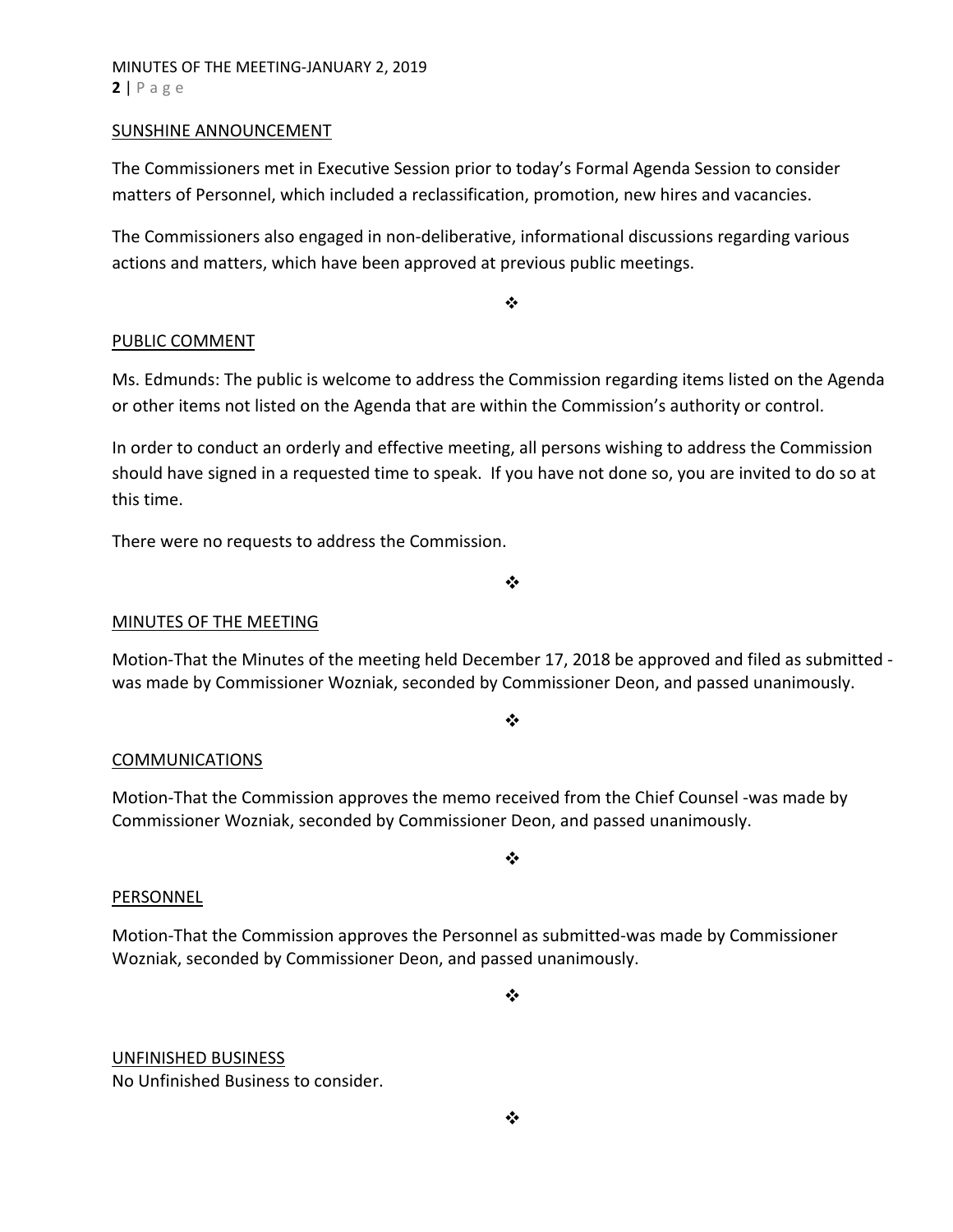#### MINUTES OF THE MEETING‐JANUARY 2, 2019 **3** | Page

### NEW BUSINESS

# POOL FOR PROFESSIONAL ADVISORY SERVICES

Motion‐That the Commission approves amending the Professional Advisory Services pool of qualified firms to provide performance audits, forensic audits, best practices, advisory services, compliance assessments and specialized security and investigation services, to include The Bradley Partnership, Inc. -was made by Commissioner Wozniak, seconded by Commissioner Deon, and approved unanimously.

❖

# AGREEMENTS

Motion‐That the Commission approves negotiation and execution of the Agreements for the items listed in memos "a" and "b":

- a. Settlement Agreement and Release with Terry Tackett, and approve settlement of the property damage claim;
- b. Settlement Agreement and Release with Kenneth LaDrew, and authorize the issuance of the Workers' Compensation settlement amount.

‐was made by Commissioner Wozniak, seconded by Commissioner Deon, and passed unanimously.

❖

# RIGHT‐OF‐WAY REQUEST

Motion-That the Commission approves the Right-of-Way Requests for the items listed in memos "a" through "e":

- a. Settlement of Right‐of‐Way #17638 (Alan R. & Carolyn R. Rank), a partial take parcel necessary for construction of the Southern Beltway, US 22 to I‐79, by authorizing payment of \$129,100.00 representing the balance of settlement proceeds to Babst Calland, escrow agent; authorize the appropriate Commission officials to execute the Settlement Agreement and General Release as approved by the Legal Department; and payment of the settlement amount is contingent upon the receipt of the executed Settlement Agreement and General Release;
- b. Acquisition of Right‐of‐Way #14S648‐A (Kenneth L. Vegely; Vegely Welding, Inc.), a total take parcel necessary for construction of the Mon/Fayette Expressway, Rt. 51 to I‐376, by authorizing payment of \$70,200.00 representing non‐residential move payment and business dislocation damages to Vegely Welding, Inc.; authorize the appropriate Commission officials to execute all required documents; authorize the payment of additional statutory damages as calculated by the Right‐of‐ Way Administrator and approved by the Chief Counsel; and payment of the above damages is contingent upon the receipt and approval of acceptable documentation of the expenses incurred;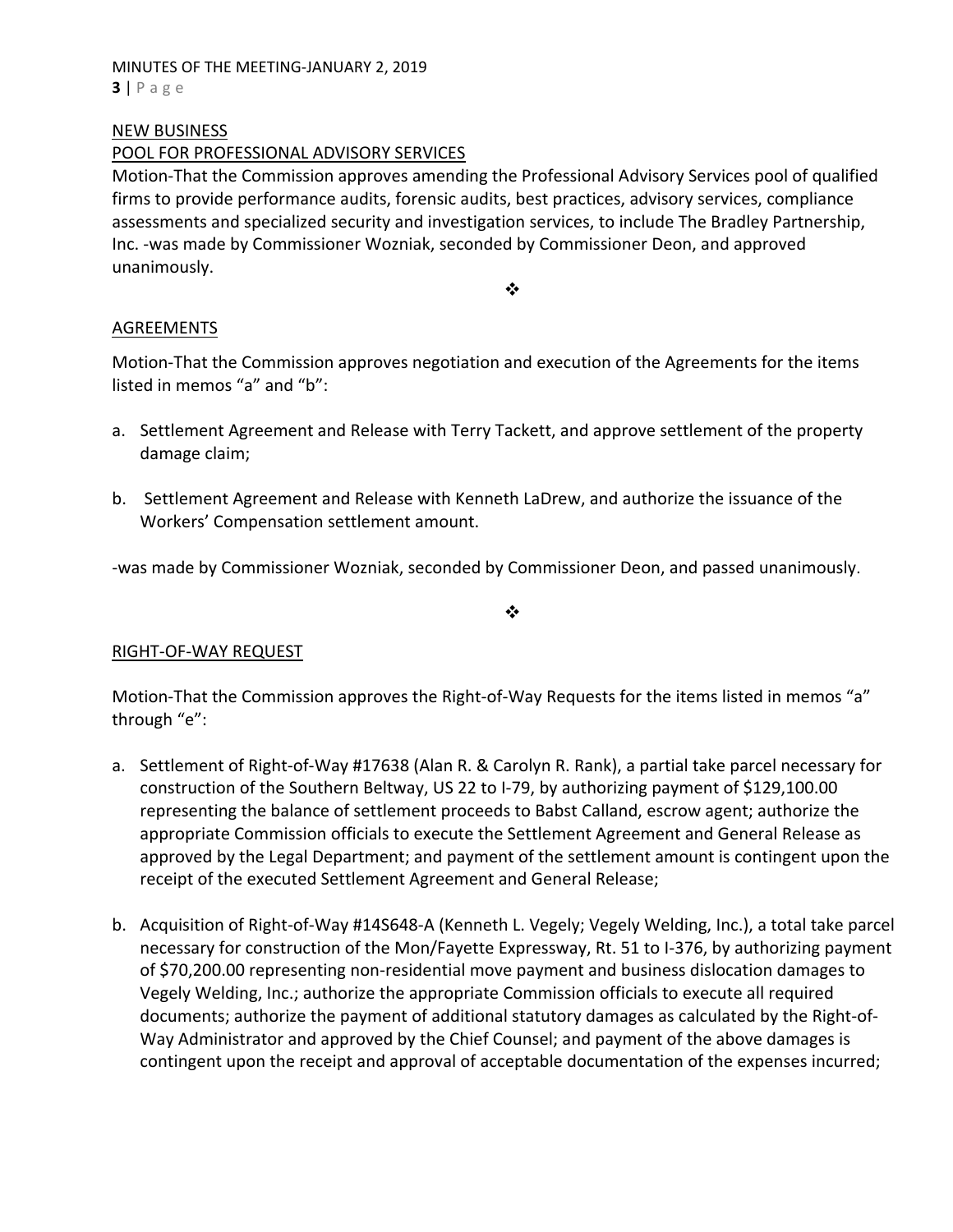# MINUTES OF THE MEETING‐JANUARY 2, 2019

**4** | Page

- c. Acquisition of Right‐of‐Way #6024‐B (Michael J. & Roseanne J. Colarusso), a partial take parcel necessary for the total reconstruction project from MP 308.00 to MP 312.00 by authorizing payment of \$26,178.00 representing fair market value and pro-rated taxes to Michael J. & Roseanne J. Colarusso; authorize the appropriate Commission officials to execute the Agreement of Sale and other documents that may be required for closing; authorize the payment of additional statutory damages as calculated by the Right‐of‐Way Administrator and approved by the Chief Counsel; and payment of fair market value to the property owners is contingent upon their delivery of a deed as prepared by the Legal Department;
- d. Acquisition of Right‐of‐Way #6024‐RC (Gary D. & Rosemaria Siegel), a partial take parcel necessary to the total reconstruction project from MP 308.00 to MP 312.00 by authorizing payment of \$7,652.50 representing fair market value and pro‐rated taxes to Gary D. & Rosemaria Siegel; authorize the appropriate Commission officials to execute the Agreement of Sale and other documents that may be required for closing; authorize the payment of additional statutory damages as calculated by the Right‐of‐Way Administrator and approved by the Chief Counsel; and payment of fair market value to the property owners is contingent upon the delivery of a deed as prepared by the Legal Department;
- e. Acquisition of Right‐of‐Way #6049‐F (Grace Building Company), a total take parcel necessary for the total reconstruction project from MP 311.00 to MP 319.00 by authorizing payment of \$5,007.73 representing fair market value and pro-rated taxes to Grace Building Company; authorize the appropriate Commission officials to execute the Agreement of Sale; authorize the payment of additional statutory damages as calculated by the Right‐of‐Way Administrator and approved by the Chief Counsel; and payment of fair market value is contingent upon the delivery of a deed as prepared by the Legal Department.

‐was made by Commissioner Wozniak, seconded by Commissioner Deon, and passed unanimously.

# $\cdot$

# ADVERTISING

Motion-That the Commission advertising for the items listed in memos "a" and "b":

- a. Engineering or construction management firm to perform open-end construction management and construction inspection services between MP 0.00 and MP 247.00, I‐376, Turnpike 576, Turnpike 66 and Turnpike 43;
- b. Engineering or construction management firm to perform open‐end construction management and construction inspection services between MP 247.00 and the Delaware River Bridge, and the Northeast Extension.

‐was made by Commissioner Wozniak, seconded by Commissioner Deon and passed unanimously.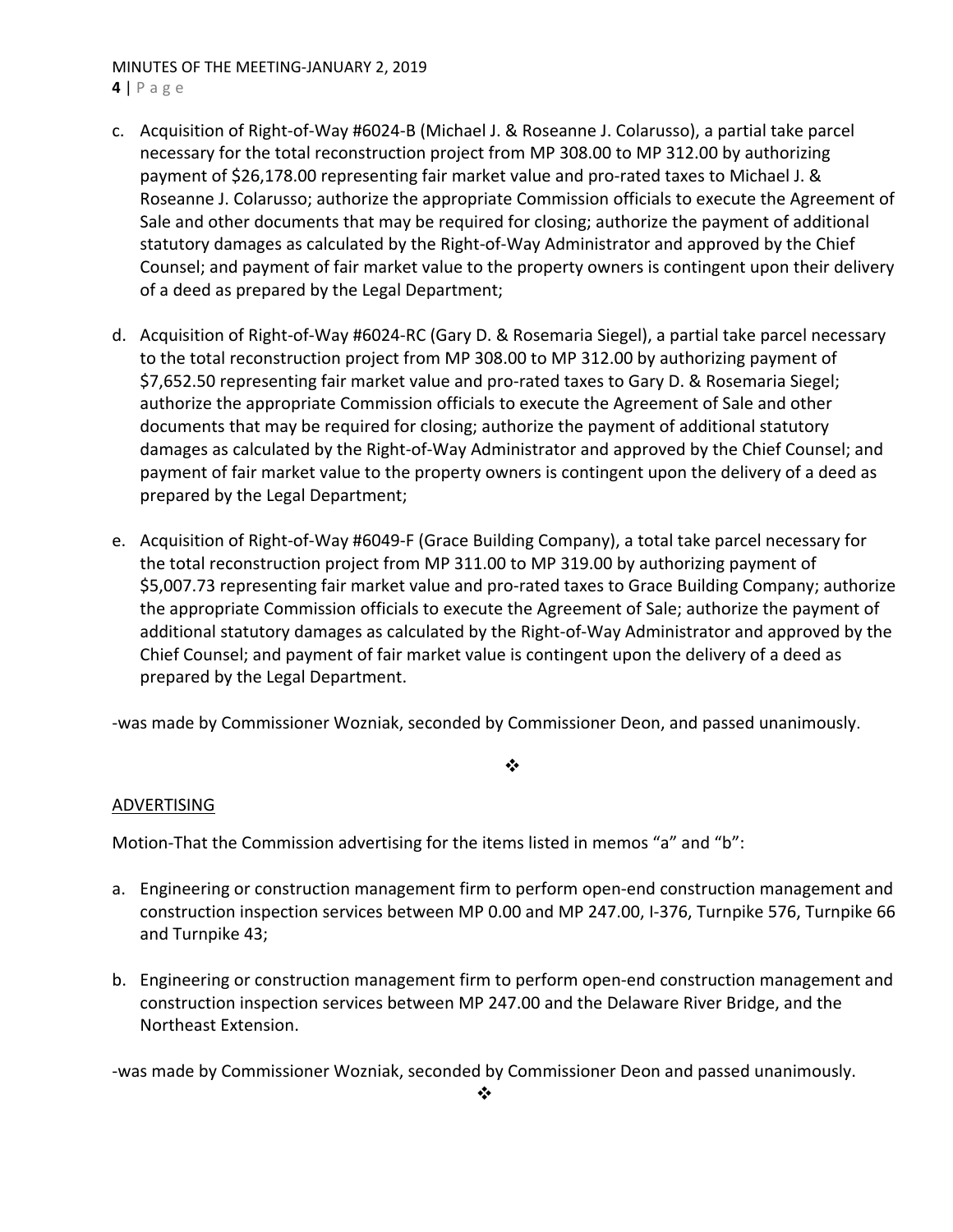# MINUTES OF THE MEETING‐JANUARY 2, 2019 **5** | Page

# PURCHASE ORDERS

Motion‐That the Commission approves the Change Order and Issue Purchase Orders for the items listed in memos "a" and "b":

- a. SERVICENOW software, exercising the option to renew the agreement for an additional year (January 15, 2019 – January 14, 2020) with CDW Government LLC; at a cost of \$239,846.74;
- b. Change Order for diesel motor fuel and heating/emergency generator fuel (January 1, 2019 December 31, 2019), to award, following a re-vid, locations that did not receive responses on the original bid: Talley Petroleum \$76,000.00

| Talley Petroleum           | <b>370,000.00</b> |
|----------------------------|-------------------|
| Riggins, Inc.              | 14,400.00         |
| <b>TOTAL CHANGE ORDER:</b> | \$90,400.00       |

‐was made by Commissioner Wozniak, seconded by Commissioner Deon, and passed unanimously.

#### AWARD OF A CONTRACT

Motion‐That the Commission approves the Award of Contract #EN‐00115‐03‐06 for cashless tolling conversion of the Gateway Toll Plaza between the Ohio Turnpike MP 240.40 and PA Turnpike MP 9.92, to the lowest responsive and responsible bidder, Allison Park Contractors, Inc.; at a not‐to‐exceed amount of \$1,275,000.00 and a contingency of \$50,000.00‐was made by Commissioner Wozniak, seconded by Commissioner Deon and passed unanimously.

❖

# CHANGE ORDER & FINAL PAYMENT

Motion‐That the Commission approves Change Order #3 and Final Payment for Contract #T‐ 248.00R001‐3‐02 for bituminous resurfacing between MP 246.78 and MP 254.87 with Pennsy Supply, Inc., for a decrease of \$6,122.80 for settlement on additional 19mm binder used for shoulder reconstruction and 12 days of liquidated damages; for a final contract value of \$9,284,881.30 and final amount due to the contractor of \$91,336.28‐was made by Commissioner Wozniak, seconded by Commissioner Deon and passed unanimously.

❖

# IAG VPN INVOICE

Motion‐That the Commission approves payment of the E‐ZPass Interagency Group's (IAG) invoice for expenses incurred in supporting the backup Virtual Private Network (VPN), from January – November 2018, in the amount of \$4,301.77‐was made by Commission Wozniak, seconded by Commission Deon and passed unanimously.